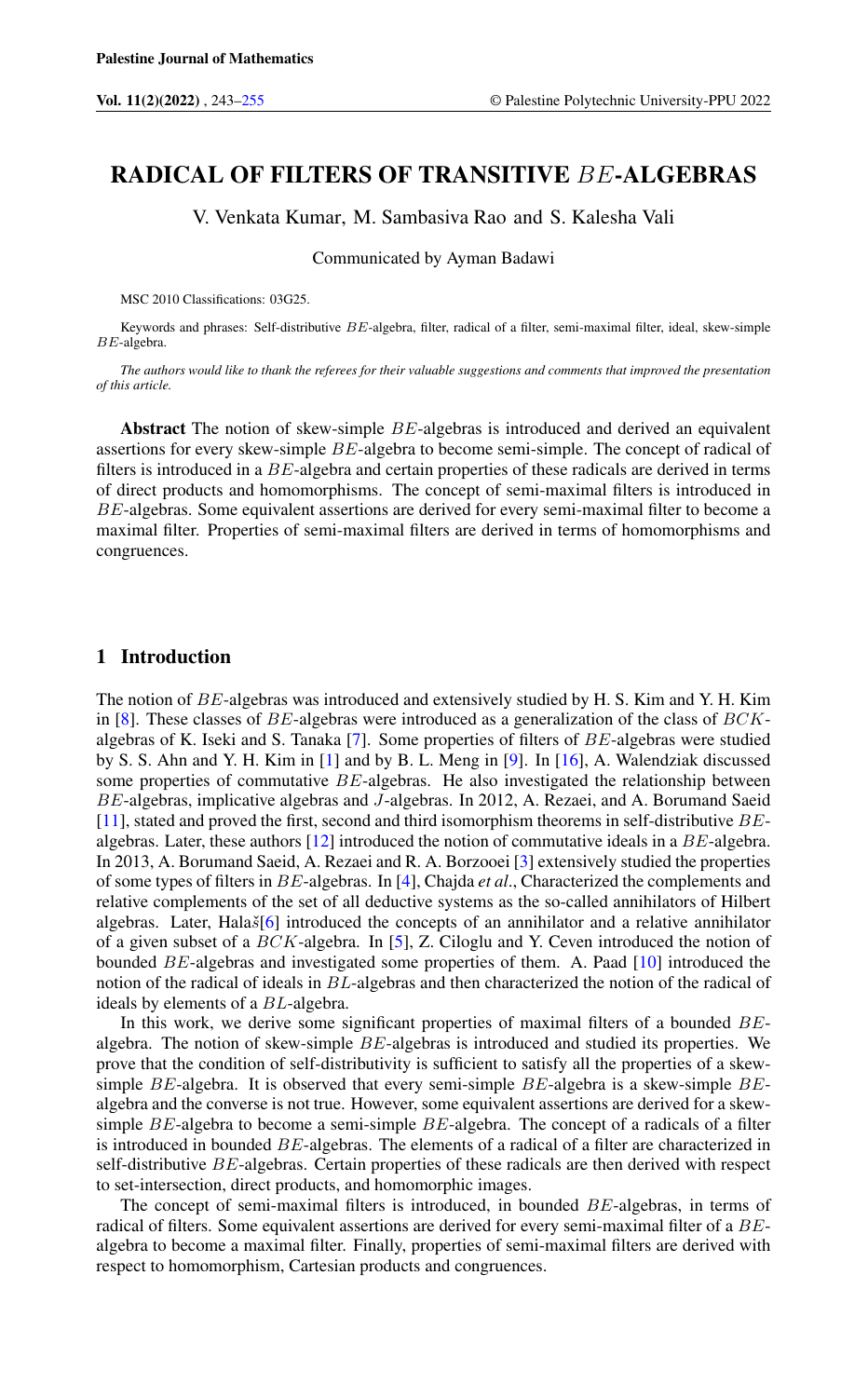# 2 Preliminaries

In this section, we present certain definitions and results which are taken mostly from the papers [\[1\]](#page-12-3), [\[5\]](#page-12-11), [\[8\]](#page-12-1), [\[9\]](#page-12-4), [\[14\]](#page-12-13) and [\[15\]](#page-12-14) for the ready reference of the reader.

**Definition 2.1.** [\[8\]](#page-12-1) An algebra  $(X, \ast, 1)$  of type  $(2, 0)$  is called a BE-algebra if it satisfies the following properties:

 $(1)$   $x * x = 1$ ,  $(2)$   $x * 1 = 1$ , (3)  $1 * x = x$ , (4)  $x * (y * z) = y * (x * z)$  for all  $x, y, z \in X$ .

A BE-algebra X is called *self-distributive* if  $x * (y * z) = (x * y) * (x * z)$  for all  $x, y, z \in X$ . A BE-algebra X is called *transitive* if  $y * z \leq (x * y) * (x * z)$  for all  $x, y, z \in X$ . Every self-distributive BE-algebra is transitive. A BE-algebra (X, ∗, 1) is said to be an *implicative* BE-algebra<sup>[\[13\]](#page-12-15)</sup> if it satisfies the implicative condition  $x = (x * y) * x$  for all  $x, y \in X$ . We introduce a relation  $\leq$  on X by  $x \leq y$  if and only if  $x * y = 1$  for all  $x, y \in X$ .

**Theorem 2.2.** [\[9\]](#page-12-4) *Let X be a transitive BE*-algebra and  $x, y, z \in X$ . Then

- $(1)$  1  $\leq$  *x implies*  $x = 1$ *,*
- (2)  $y \leq z$  *implies*  $x * y \leq x * z$  *and*  $z * x \leq y * x$ *.*

**Definition 2.3.** [\[8\]](#page-12-1) A non-empty subset F of a BE-algebra X is called a *filter* of X if, for all  $x, y \in X$ , it satisfies the following properties:

- $(1)$  1  $\in$  F,
- (2)  $x \in F$  and  $x * y \in F$  imply that  $y \in F$ .

Theorem 2.4. [\[1\]](#page-12-3) *If* A *is a non-empty subset of a transitive* BE*-algebra* X*, then*

 $\langle A \rangle = \{x \in X \mid a_1 * (a_2 * ( \cdots * (a_n * x) \cdots )) = 1 \text{ for some } a_1, a_2, \ldots, a_n \in A\}.$ 

Let F be a filter of a BE-algebra X. For any  $a \in X$ ,  $\langle F \cup \{a\} \rangle = \{x \in X \mid a^n * x \in$ F for some  $n \in \mathbb{N}$ . For  $A = \{a\}$ , we will denote  $\langle \{a\} \rangle$ , briefly by  $\langle a \rangle$ , we call it a principal filter of X. If X is self-distributive, then  $\langle a \rangle = \{x \in X \mid a * x = 1\}.$ 

A BE-algebra X is called bounded [\[5\]](#page-12-11), if there exists an element 0 satisfying  $0 \leq x$  (or  $0*x = 1$ ) for all  $x \in X$ . Define a unary operation N on a bounded BE-algebra X by  $xN = x*0$ for all  $x \in X$ .

**Theorem 2.5.** [\[5\]](#page-12-11) *Let* X *be a bounded*  $BE$ -algebra and  $x, y, z \in X$ *. Then* 

- $(1)$  1*N* = 0 *and* 0*N* = 1*,*
- $(2)$   $x \leq xNN$ ,
- (3)  $x * yN = y * xN$ .

<span id="page-1-0"></span>**Lemma 2.6.** [\[5\]](#page-12-11) *Let X be a bounded and transitive BE-algebra. For any*  $x, y, z \in X$ *, we have* 

(1)  $x \leq y$  *implies*  $yN \leq xN$ ,

 $(2)$   $xNNN \leq xN$ ,

- (3) x ∗ y ≤ yN ∗ xN*,*
- (4)  $(xN * yN)NN \leq xN * yN$ .

An element x of a bounded BE-algebra X is called  $dense[15]$  $dense[15]$  if  $xN = 0$ . Let X and Y be two bounded BE-algebras, then a homomorphism  $f : X \to Y$  is called bounded if  $f(0) = 0$ . If f is a bounded homomorphism, then it is easily observed that  $f(xN) = f(x)N$  for all  $x \in X$ .

Definition 2.7. [\[5\]](#page-12-11) An element x of a bounded BE-algebra X is called an *involutory element* if  $xNN = x$ . If every element of a BE-algebra X is involutory, then X is called an *involutory* BE-algebra.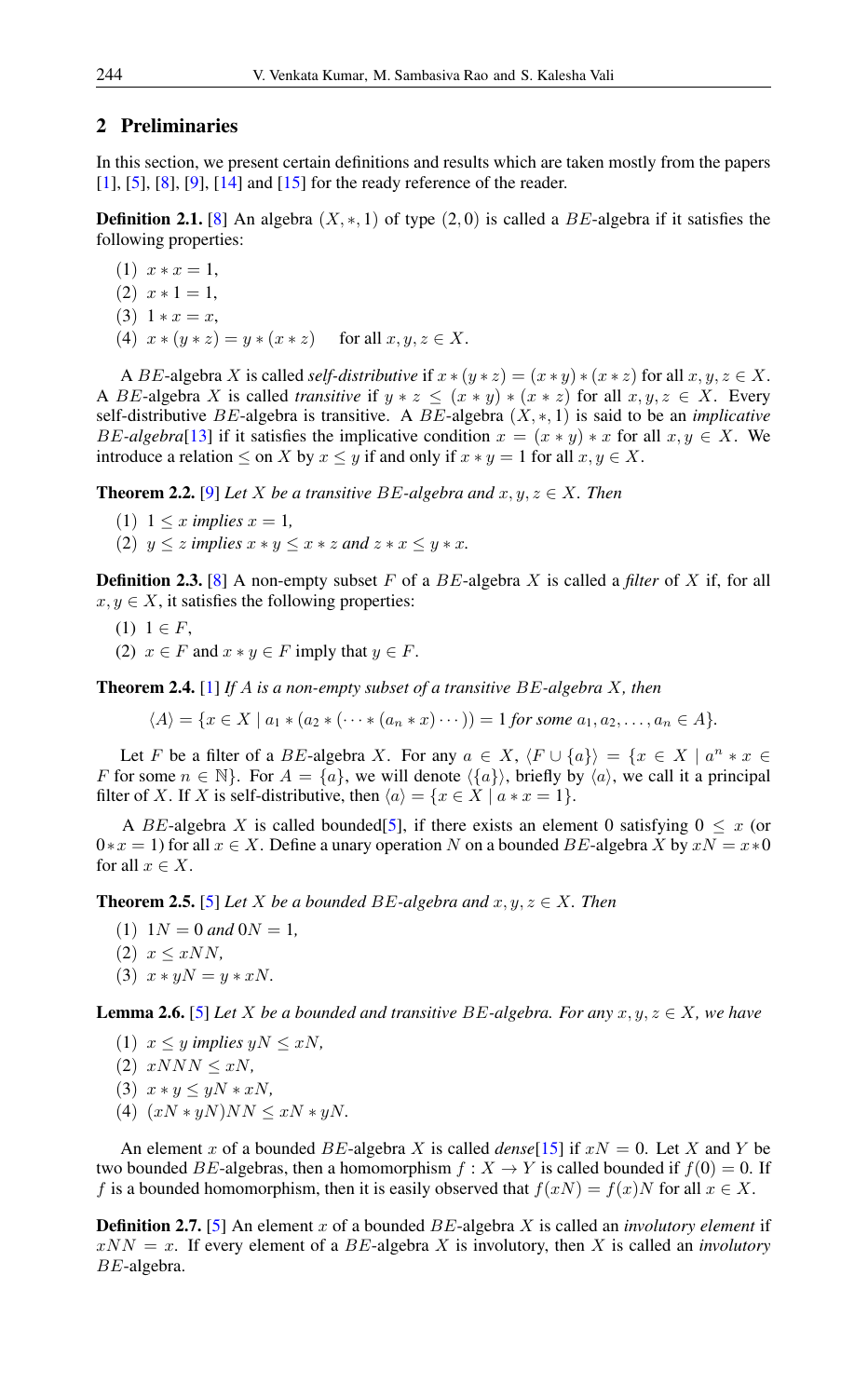Definition 2.8. [\[15\]](#page-12-14) A non-empty subset I of a bounded BE-algebra X is called an *ideal* of X if it satisfies the following conditions for all  $x, y \in X$ :

- (I1)  $0 \in I$ .
- (I2)  $x \in I$  and  $(xN * yN)N \in I$  imply that  $y \in I$ .

Obviously the single-ton set {0} is an ideal of a BE-algebra X. For, suppose  $x \in \{0\}$  and  $(xN \times yN)N \in \{0\}$  for  $x, y \in X$ . Then  $x = 0$  and  $yNN = (0N \times yN)N \in \{0\}$ . Hence  $y \leq yNN = 0 \in \{0\}$ . Thus  $\{0\}$  is an ideal of X.

Proposition 2.9. [\[15\]](#page-12-14) *Let* I *be an ideal of a bounded and transitive* BE*-algebra* X*. Then we have the following:*

- (1) *For any*  $x, y \in X, x \in I$  *and*  $y \leq x$  *imply*  $y \in I$ *,*
- (2) *For any*  $x \in X, x \in I$  *if and only if*  $xNN \in I$ *.*

A filter F of a BE-algebra X is called *proper* if  $F \neq X$ . A proper filter M of a BE-algebra is called *maximal* if there exists no proper filter Q of X such that  $M \subset Q$ .

Theorem 2.10. [\[14\]](#page-12-13) *A proper filter* M *of a transitive* BE*-algebra* X *is maximal if and only if for each*  $x \notin M$ *,*  $\langle M \cup \{x\} \rangle = X$ *.* 

Lemma 2.11. [\[2\]](#page-12-16) *Let* F *be a filter of a bounded and transitive* BE*-algebra* X*. Then*

- (1) *F* is proper if and only if  $0 \notin F$ .
- (2) *each proper filter is contained in a maximal filter.*

Theorem 2.12. [\[2\]](#page-12-16) *Every* BE*-algebra contains at least one maximal filter.*

**Theorem 2.13.** [\[15\]](#page-12-14) *For any filter F of a transitive BE-algebra, the binary relation*  $\theta_F$  *on defined on* X *by*

 $(x, y) \in \theta_F$  *if and only if*  $x * y \in F$  *and*  $y * x \in F$  *for all*  $x, y \in X$ *.* 

*is a congruence on* X*.*

From the above theorem, it is easy to see that the quotient algebra  $X/F = \{F_x \mid x \in X\}$ (where  $F_x$  is the congruence class of x modulo  $\theta_F$ ) is a bounded BE-algebra in which the binary operation  $*$  is defined as  $F_x * F_y = F_{x*y}$  for  $x, y \in X$  and the unary operation N is defined as  $(F_x)N = F_{xN}$  for all  $x \in X$ . Moreover, the quotient algebra  $X/F$  contains the greatest element  $F_1$ . Throughout this article, X stands for a bounded  $BE$ -algebra unless otherwise stated.

# 3 Properties of maximal filters

In this section, some important properties of maximal filters are given. The concept of skewsimple  $BE$ -algebra is introduced in a  $BE$ -algebra and proved that every self-distributive  $BE$ algebra is skew-simple. A set of equivalent conditions is given for every skew-simple  $BE$ algebra to become a semi-simple.

**Definition 3.1.** Let X be a BE-algebra and F is any subset of X. Then the set  $N(F)$  is defined as  $N(F) = \{x \in X \mid xN \in F\}.$ 

<span id="page-2-0"></span>Proposition 3.2. *The following implications hold in a transitive* BE*-algebra* X*:*

- (1) *For any filter*  $F$  *of*  $X$ *,*  $x \in F$  *implies*  $xN \in N(F)$ *,*
- (2) *For any ideal I of X,*  $x \in I$  *implies*  $xN \in N(I)$ *,*
- (3) *For any filter*  $F$  *of*  $X$ *,*  $N(F)$  *is an ideal of*  $X$ *,*
- (4) *For any ideal*  $I$  *of*  $X$ *,*  $N(I)$  *is a filter of*  $X$ *.*

*Proof.* (1) Let F be a filter of X and suppose  $x \in F$ . Since  $x \leq xNN$ , we get  $xNN \in F$ . Hence  $xN \in N(F)$ .

(2) Let I be an ideal of X and suppose  $x \in I$ . Since I is an ideal, we get  $xNN \in I$ . Hence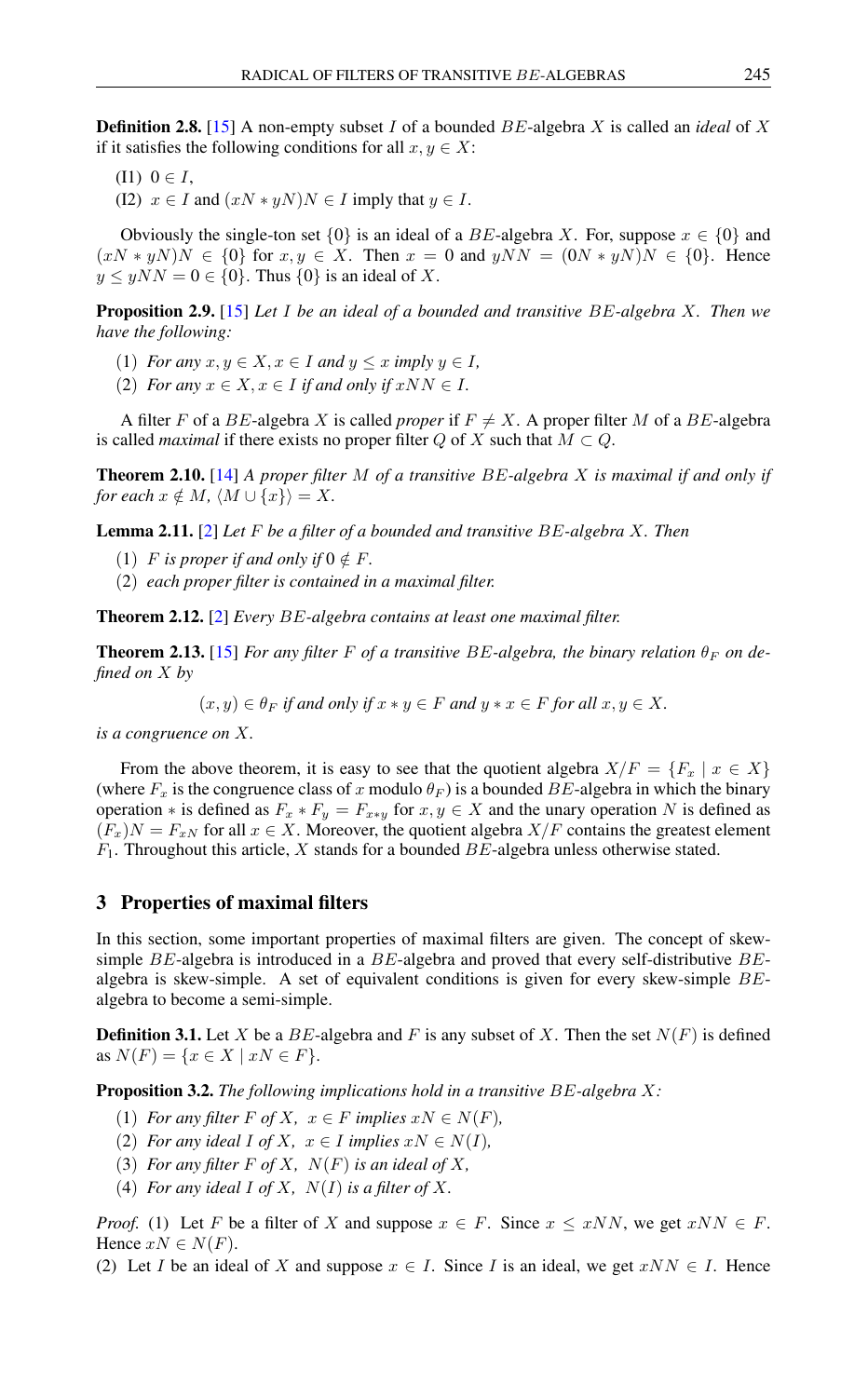$xN \in N(I).$ 

(3) Let F be a filter of X. Since  $0N = 1 \in F$ , we get  $0 \in N(F)$ . Let  $x, y \in X$  be such that  $x \in N(F)$  and  $(xN * yN)N \in N(F)$ . Then  $xN \in F$  and  $(xN * yN)NN \in F$ . By Lemma [2.6\(](#page-1-0)4), we get  $(xN \times yN)NN \leq xN \times yN$  and hence  $xN \times yN \in F$ . Since  $xN \in F$  and F is a filter, we get  $yN \in F$ . Thus  $y \in N(F)$ . Therefore  $N(F)$  is an ideal of X.

(4) Let I be an ideal of X. Since  $1N = 0 \in I$ , we get  $1 \in N(I)$ . Let  $x, y \in X$  be such that  $x \in N(I)$  and  $x * y \in N(I)$ . Then  $xN \in I$  and  $(x * y)N \in I$ . Since  $x * y \le xNN * yNN$ , we get  $(xNN*yNN)N \leq (x*y)N$ . Hence  $(xNN*yNN)N \in I$ . Since  $xN \in I$  and I is an ideal, we get  $yN \in I$ . Thus  $y \in N(I)$ . Therefore  $N(I)$  is a filter of X.  $\Box$ 

<span id="page-3-1"></span>Theorem 3.3. *A proper filter* F *of a self-distributive* BE*-algebra* X *is maximal if and only if it satisfies the following condition:*

 $x \notin F$  *implies*  $xN \in F$  *for all*  $x \in X$ .

*Proof.* Let F be a proper filter of X. Assume that F is maximal. Let  $x \notin F$ . Then  $\langle F \cup \{x\} \rangle =$ X. Hence  $0 \in \langle F \cup \{x\} \rangle$ . Since X is self-distributive, we get  $xN = x * 0 \in F$ .

Conversely, assume that  $F$  satisfies the condition. Suppose  $F$  is not maximal. Then there exists a proper filter Q of X such that  $F \subset Q$ . Choose  $x \in Q - F$ . Then  $x \notin F$ . By the assumed condition, we get  $x * 0 = xN \in F \subset Q$ . Since  $x \in Q$  and Q is a filter, we get  $0 \in Q$  which is contradiction. Therefore  $F$  is a maximal filter of  $X$ .  $\Box$ 

Proposition 3.4. *The following conditions are hold in a self-distributive* BE*-algebra* X*:*

- (1) *For any maximal filter*  $F$  *of*  $X$ *,*  $N(F)$  *is a maximal ideal of*  $X$ *,*
- (2) *For any maximal ideal I of X,*  $N(I)$  *is a maximal filter of X.*

*Proof.* (1) Let F be a maximal filter of X. By Proposition [3.2,](#page-2-0) we get that  $N(F)$  is an ideal of X. Clearly F is proper filter of X. Suppose  $1 \in N(F)$ . Then  $0 = 1N \in F$  which is a contradiction. Hence  $N(F)$  is proper ideal of X. Let  $x \in X$ . Suppose  $x \notin N(F)$ . By the definition of  $N(F)$ , we get  $xN \notin F$ . Since F is maximal, we get  $xNN \in F$ . Hence  $xN \in N(F)$ . Therefore  $N(F)$ is a maximal ideal of X.

(2) Let I be a maximal ideal of X. By Proposition [3.2,](#page-2-0) we get that  $N(I)$  is a filter of X. Clearly I is proper ideal of X. Suppose  $0 \in N(I)$ . Then  $1 = 0N \in I$  which is a contradiction. Hence  $N(I)$  is proper filter of X. Let  $x \in X$ . Suppose  $x \notin N(I)$ . By the definition of  $N(F)$ , we get  $xN \notin I$ . Since I is maximal, we get  $xNN \in I$ . Hence  $xN \in N(I)$ . Therefore  $N(I)$  is a maximal filter of X.  $\Box$ 

**Definition 3.5.** Let X be a bounded BE-algebra. Then the *radical* of X, written  $rad(X)$ , is defined as

$$
rad(X) = \bigcap \{ F \mid F \in max(X) \}
$$

where  $max(X)$  is the collection of all maximal filters of X.

It is clear that  $rad(X)$  always exists for a bounded BE-algebra. In the contemporary algebra, it is observed that a BE-algebra X is called *semi-simple* if  $rad(X) = \{1\}$ . In [\[2\]](#page-12-16), authors proved that every involutory BE-algebra is semi-simple.

<span id="page-3-0"></span>**Proposition 3.6.** In a transitive BE-algebra X, we have  $D(X) \subseteq rad(X)$ , where  $D(X)$  is the *set of all dense elements of* X*.*

*Proof.* It is enough to prove that  $D(X)$  is contained in every maximal filter of X. Let M be a maximal filter of X such that  $D(X) \nsubseteq M$ . Then there exists  $x \in D(X)$  such that  $x \notin M$ . Since M is maximal, we get  $\langle M \cup \{x\} \rangle = X$ . Hence  $0 \in \langle M \cup \{x\} \rangle$ . Hence  $x^n * 0 \in M$  for some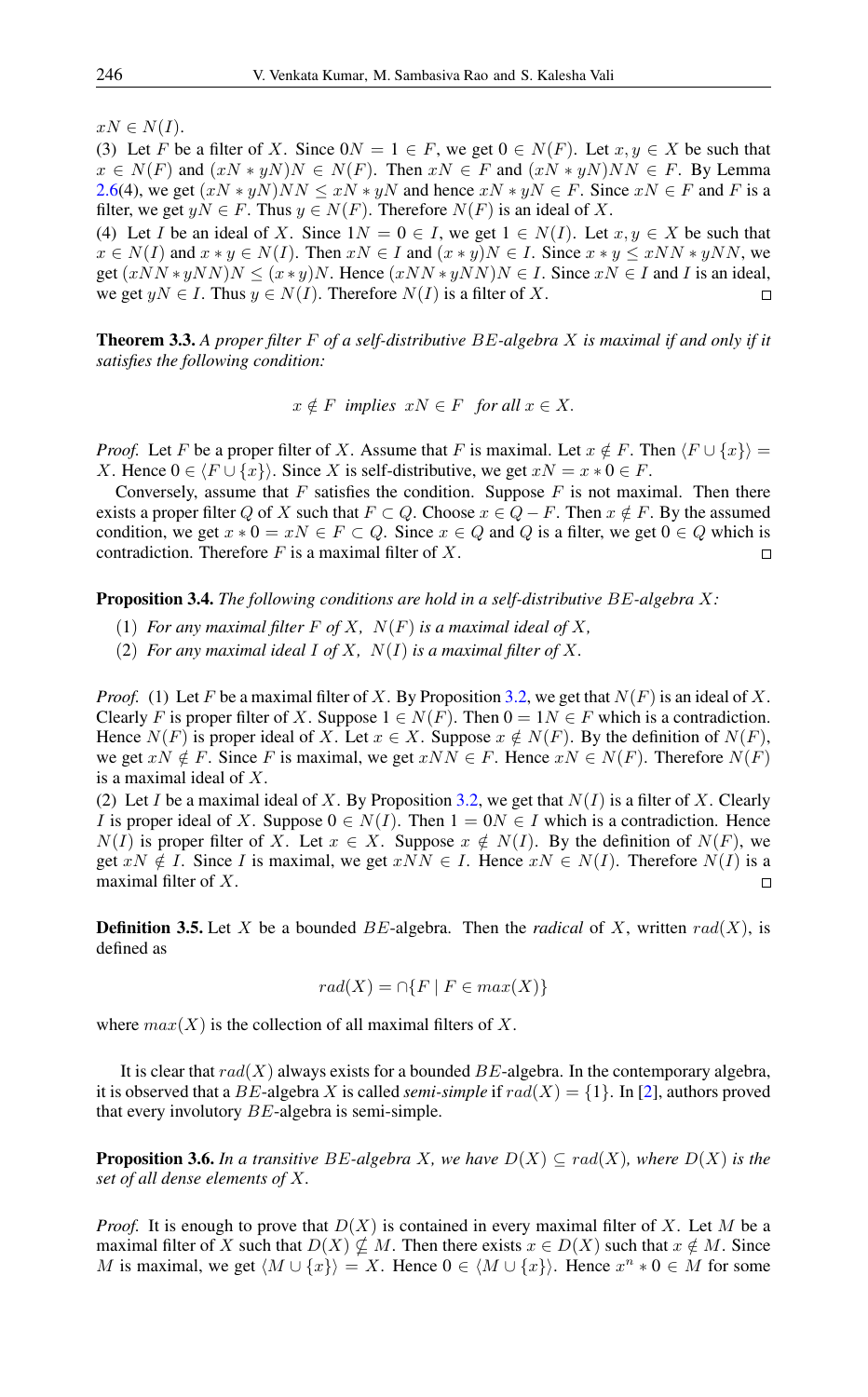positive integer  $n$ . Hence

$$
x^{n} * 0 \in M \Rightarrow \underbrace{x * (x * ( \cdots (x * 0) \cdots ) ) \in M}_{n \text{ times}}
$$
  
\n
$$
\Rightarrow \underbrace{x * (x * ( \cdots (x * (x * 0)) \cdots ) ) \in M}_{n-1 \text{ times}}
$$
  
\n
$$
\Rightarrow \underbrace{x * (x * ( \cdots (x * 0) \cdots ) ) \in M}_{n-1 \text{ times}}
$$
  
\n
$$
\Rightarrow \underbrace{x * (x * ( \cdots (x * (x * 0))) \cdots ) \in M}_{n-2 \text{ times}}
$$
  
\n
$$
\cdots
$$
  
\n
$$
\Rightarrow x * (x * 0) \in M
$$
  
\n
$$
\Rightarrow x * 0 \in M.
$$

which means  $xN \in M$ . Since  $x \in D(X)$ , we get  $0 = xN \in M$ , which is a contradiction. Hence  $D(X) \subseteq M$  for all maximal filters M of X. Thus  $D(X) \subseteq \cap \{M \mid M \in max(X)\}.$  $\Box$ 

Since  $1 \in D(X)$ , the following corollary is a direct consequence of the above.

**Corollary 3.7.** *For any BE*-algebra *X, we have*  $\{1\} \subseteq D(X) \subseteq rad(X)$ *.* 

**Definition 3.8.** A bounded *BE*-algebra *X* is called *skew-simple* if  $rad(X) = D(X)$ .

We first observe the non-trivial example:

**Example 3.9.** Let  $X = \{0, a, b, c, 1\}$ . Define an operation  $*$  on X as follows:

$$
\begin{array}{c|cccc}\n* & 1 & a & b & c & 0 \\
\hline\n1 & 1 & a & b & c & 0 \\
a & 1 & 1 & b & c & b \\
b & 1 & a & 1 & c & a \\
c & 1 & a & b & 1 & 0 \\
0 & 1 & 1 & 1 & 1 & 1\n\end{array}
$$

Clearly  $(X,*,0,1)$  is a bounded BE-algebra and  $D(X) = \{c, 1\}$ . It is easy to check that  $F_1 =$  $\{1\}, F_2 = \{1, a\}, F_3 = \{1, b\}, F_4 = \{1, c\}, F_5 = \{1, a, c\}$  and  $F_6 = \{1, b, c\}$  are proper filters of X in which  $F_5$  and  $F_6$  are maximal filters of X. Hence  $rad(X) = F_5 \cap F_6 = \{1, c\}$ , which shows that  $rad(X) = D(X)$ . Therefore X is skew-simple.

Proposition 3.10. *Every semi-simple* BE*-algebra is skew-simple.*

*Proof.* Let X be a semi-simple BE-algebra. Then  $rad(X) = \{1\}$ . By Proposition [3.6,](#page-3-0) we have  $D(X) \subseteq rad(X)$ . Now, let  $x \in rad(X)$ . Then  $x \in \{1\}$  and hence  $x = 1 \in D(X)$ . Thus  $rad(X) = D(X)$ . Therefore X is a skew-simple BE-algebra.  $\Box$ 

The converse of the above proposition is not true. That is every skew-simple  $BE$ -algebra need not be semi-simple. For, consider the following example:

**Example 3.11.** Let  $X = \{0, a, b, 1\}$ . Define an operation  $*$  on X as follows:

|                |                | $1 \quad a \quad b$ |             | 0 |
|----------------|----------------|---------------------|-------------|---|
|                |                |                     | $a \quad b$ | 0 |
| $\overline{a}$ | $\mathfrak{t}$ |                     | $1\;\;b$    | 0 |
| $\bar{b}$      |                | $\overline{a}$      | 1           | 0 |
|                |                |                     | ŧ           |   |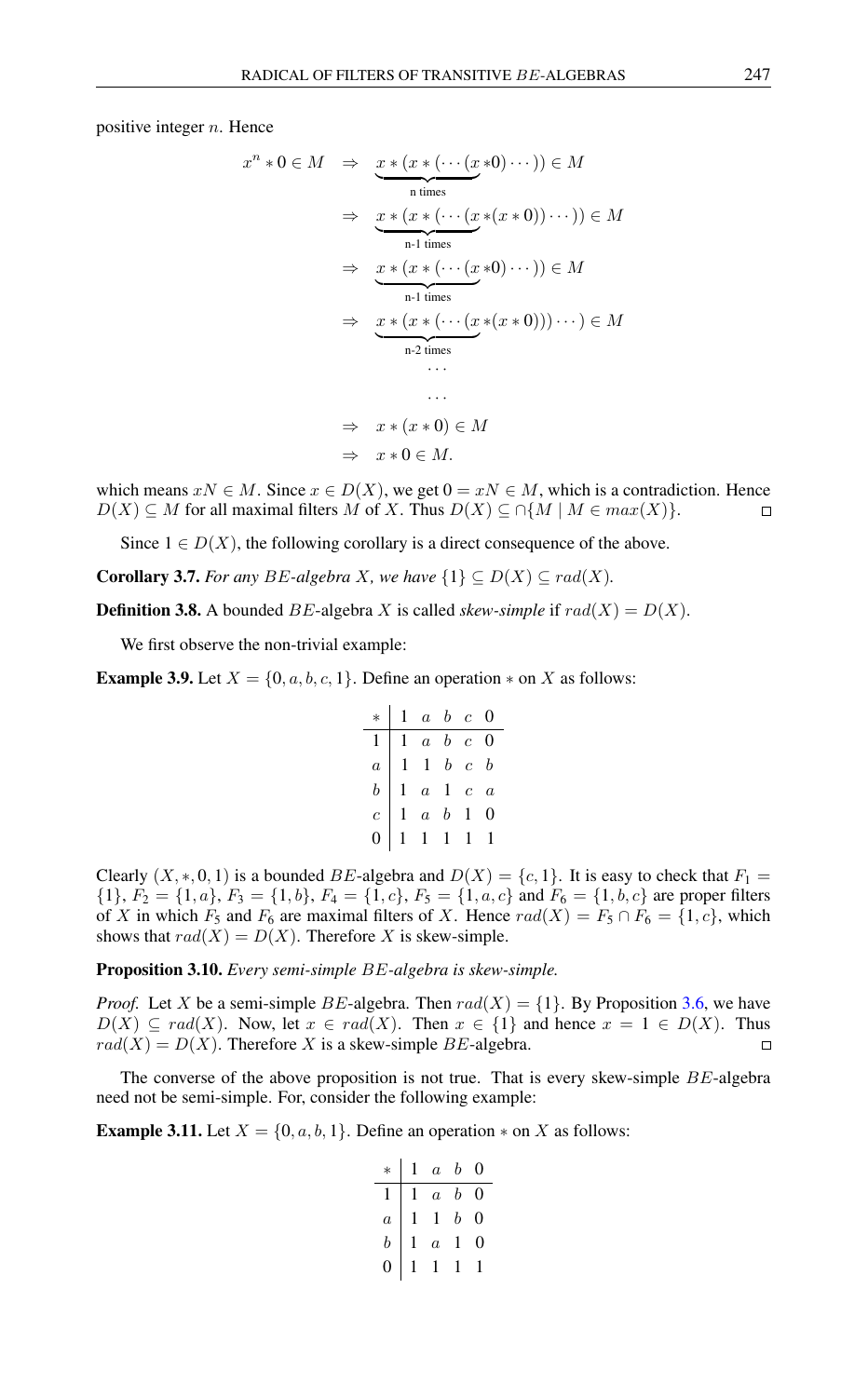Clearly  $(X,*,0,1)$  is a bounded BE-algebra and  $D(X) = \{a,b,1\}$ . It is easy to check that  $F_1 = \{1\}, F_2 = \{1, a\}, F_3 = \{1, b\}$  and  $F_4 = \{1, a, b\}$  are proper filters of X in which  $F_4$  is the only maximal filters of X. Hence  $rad(X) = F_4 = \{1, a, b\} = D(X)$ . Hence X is a skew-simple BE-algebra. Since  $rad(X) \neq \{1\}$ , we conclude that X is not a skew-simple BE-algebra.

In the following theorem, a set of equivalent assertions is derived for every skew-simple BE-algebra to become a semi-simple BE-algebra.

Theorem 3.12. *Let* X *be a skew-simple* BE*-algebra. Then the following assertions are equivalent:*

- (1) X *is semi-simple;*
- (2) *every filter contains*  $D(X)$ ;
- (3) X *possesses a unique dense element.*

*Proof.* (1)  $\Rightarrow$  (2): Assume that X is semi-simple. Then rad(X) = {1}. Since  $D(X) \subseteq rad(X)$ , we get  $D(X) = \{1\}$ . Hence  $D(X) = \{1\} \subseteq F$  for every filter F of X.

 $(2) \Rightarrow (3)$ : Assume that every filter contains  $D(X)$ . Hence  $D(X) \subseteq \{1\}$ . Thus  $D(X) = \{1\}$ , which means X possesses a unique dense element, precisely 1.

 $(3) \Rightarrow (1)$ : Assume that X possesses a unique dense element 1. Hence  $D(X) = \{1\}$ . Since X is skew-simple, we get  $rad(X) = D(X) = \{1\}$ . Therefore X is semi-simple.  $\Box$ 

**Theorem 3.13.** A bounded BE-algebra X is skew-simple if and only if for each  $x \in X$  with  $xN \neq 0$ , there exists a proper filter F of X such that  $\langle F \cup \{x\} \rangle = X$ .

*Proof.* Assume that X is skew-simple. Then  $rad(X) = D(X)$ . Hence  $\bigcap$  $F \in Max(X)$  $F = D(X).$ 

Let  $x \in X$  and  $xN \neq 0$ . Hence  $x \notin D(X)$ . Then there exists a maximal filter F of X such that  $x \notin F$  (otherwise, if every maximal filter contains x, then  $x \in$  $\bigcap$  $F \in max(X)$  $F = D(X)$ ). Since F

is maximal, we get  $\langle F \cup \{x\} \rangle = X$ .

Conversely, assume the condition. Suppose  $rad(X) \neq D(X)$ . Choose  $x \in rad(X)$  with  $x \notin$  $D(X)$ . By the assumed condition, there exists a proper filter F of X such that  $\langle F \cup \{x\} \rangle = X$ . Hence  $x \notin F$ . Consider  $\mathfrak{T} = \{G \mid G \text{ is a filter of } X, x \notin G \text{ and } F \subseteq G\}$ . Clearly  $F \in \mathfrak{T}$  and  $\mathfrak{T} \neq \emptyset$ . Clearly,  $\mathfrak{T}$  is a partially ordered set, with the set inclusion, in which every chain has an upper bound. By the Zorn's lemma,  $\mathfrak T$  has a maximal element say  $F_0$ . Then  $x \notin F_0$  and  $F \subseteq F_0$ . Suppose there exists a proper filter M of X such that  $F \subseteq F_0 \subset M \subseteq X$ . By the maximality of M, we get  $x \in M$ . Hence  $X = \langle F \cup \{x\} \rangle \subset \langle M \cup \{x\} \rangle = M$ . Thus  $F_0$  is a maximal filter of X and  $x \notin F_0$ , which is a contradiction. Therefore  $rad(X) = D(X)$ , which means that X is skew-simple.  $\Box$ 

**Theorem 3.14.** Let *X* be a self-distributive BE-algebra. For every  $x \in X$  with  $xN \neq 0$ , there *exists a maximal filter*  $F$  *of*  $X$  *such that*  $x \notin F$ *.* 

*Proof.* Let  $x \in X$  and  $xN \neq 0$ . We first claim that  $\langle xN \rangle$  is a proper filter of X. Suppose  $0 \in \langle xN \rangle$ . Since X is self-distributive, we get  $xNN = xN * 0 = 1$ . Hence  $xN \le xNNN = 0$ . Thus  $xN = 0$ , which is a contradiction. Hence  $\langle xN \rangle$  is a proper filter of X. Then there exists a maximal filter F of X such that  $\langle xN \rangle \subseteq F$ . Suppose  $x \in F$ . Then  $x * 0 = xN \in \langle xN \rangle \subseteq F$ . Since  $x \in F$ , we get  $0 \in F$  which is a contradiction. Hence F is a maximal filter of X such that  $x \notin F$ .  $\Box$ 

**Theorem 3.15.** Let *X* be a self-distributive BE-algebra. Then  $D(X) = \bigcap$  $M \in max(X)$ M*.*

*Proof.* Clearly  $D(X) \subseteq rad(X)$ . Conversely, suppose that  $x \notin D(X)$ . Then  $xN \neq 0$ . By the above theorem, there exists a maximal filter M such that  $x \notin M$ . Hence  $x \notin$  $\cap$ M.  $\Box$  $M\in max(X)$ 

Corollary 3.16. *Every self-distributive* BE*-algebra is skew-simple.*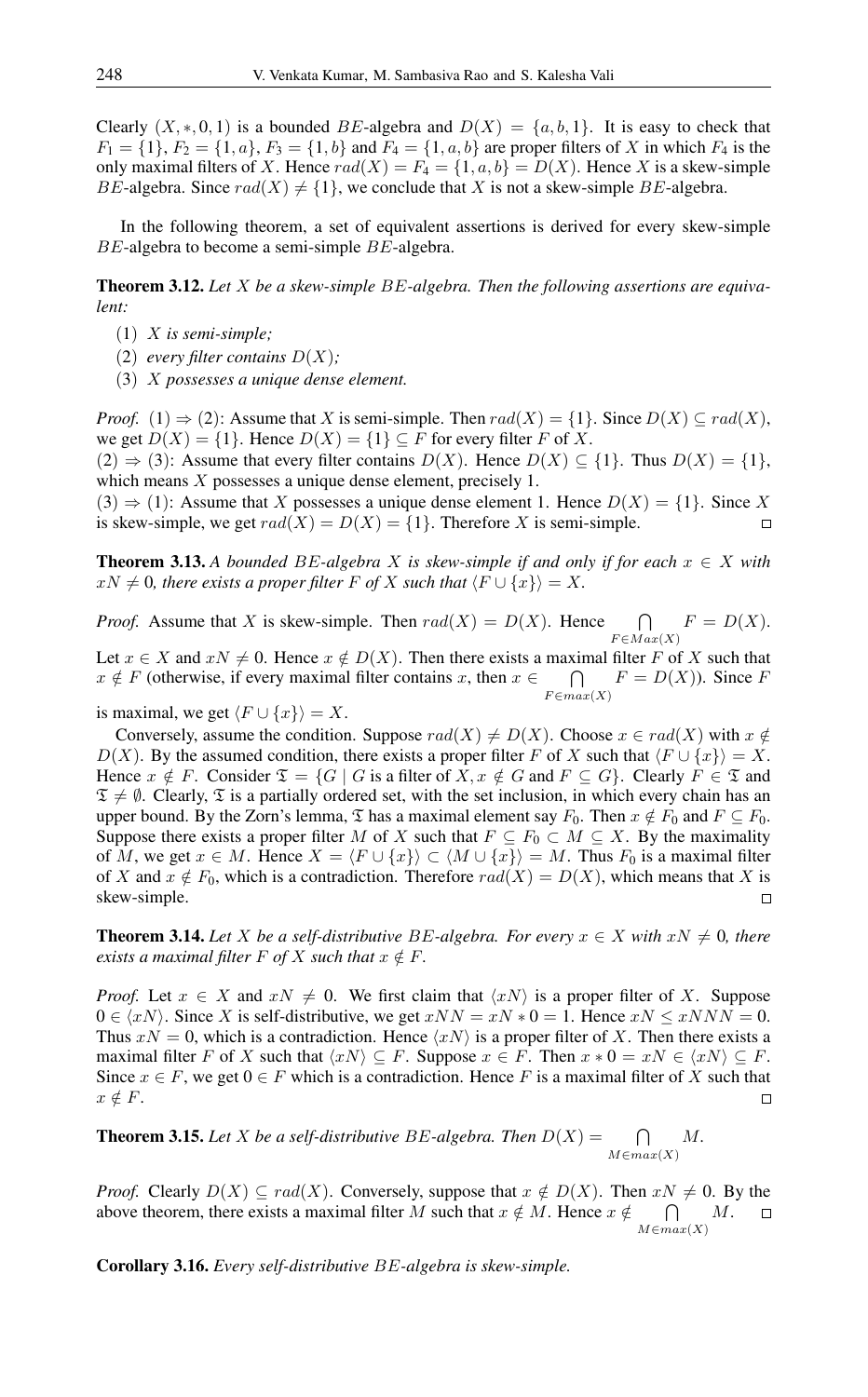#### 4 Radical of filters in BE-algebras

In this section, the notion of radical of a filter of a BE-algebra is introduced. Some properties of these radicals are studied in bounded BE-algebras.

<span id="page-6-0"></span>**Definition 4.1.** Let F be a proper filter of a  $BE$ -algebra X. The intersection of all maximal filters of X that contain F is called the radical of F and is denoted by  $rad(F)$ . That is

$$
rad(F) = \cap \{ M \mid M \in Max(X) \text{ such that } F \subseteq M \}
$$

Note that  $rad(F)$  is a filter of X and  $F \subseteq rad(F)$ .

**Proposition 4.2.** Let M be maximal filter of a BE-algebra X. Then  $rad(M) = M$ .

*Proof.* By Definition [4.1,](#page-6-0) the proof is clear.

**Example 4.3.** Let  $X = \{0, a, b, c, d, 1\}$ . Define an operation  $*$  on X as follows:

| $*$ 0 a b c d 1                                                                                                                                                                                                                                                                 |  |  |  |
|---------------------------------------------------------------------------------------------------------------------------------------------------------------------------------------------------------------------------------------------------------------------------------|--|--|--|
|                                                                                                                                                                                                                                                                                 |  |  |  |
|                                                                                                                                                                                                                                                                                 |  |  |  |
|                                                                                                                                                                                                                                                                                 |  |  |  |
|                                                                                                                                                                                                                                                                                 |  |  |  |
|                                                                                                                                                                                                                                                                                 |  |  |  |
| $\begin{tabular}{ c c c c c } \hline 0 & 1 & 1 & 1 & 1 & 1 & 1 \\ \hline $a$ & 0 & 1 & $b$ & $b$ & $d$ & 1 \\ $b$ & 0 & $a$ & 1 & $a$ & $d$ & 1 \\ $c$ & 0 & 1 & 1 & 1 & $d$ & 1 \\ $d$ & 1 & 1 & 1 & 1 & 1 & 1 \\ $1$ & 0 & $a$ & $b$ & $c$ & $d$ & 1 \\ \hline \end{tabular}$ |  |  |  |

Clearly  $(X,*,0,1)$  is a bounded BE-algebra. Clearly  $F = \{1\}$ ,  $G = \{1,a\}$ ,  $H = \{1,b\}$  and  $I = \{1, a, b, c\}$  are proper filters of X. Note that  $rad(F) = \{1, a, b, c\}$ ,  $rad(G) = \{1, a, b, c\}$ ,  $rad(H) = \{1, a, b, c\}$  and  $rad(I) = \{1, a, b, c\} = I$ .

In the following theorem, we characterize the elements of  $rad(F)$  of a bounded BE-algebra  $X$ , where  $F$  is a proper filter of  $X$ .

<span id="page-6-1"></span>Theorem 4.4. *Let* F *be a proper filter of a self-distributive* BE*-algebra* X*. Then*

$$
rad(F) = \{ x \in X \mid xN \ast x \in F \}.
$$

*Proof.* Given that F is a proper filter of X. Put  $\mathcal{K} = \{x \in X \mid xN \cdot x \in F\}$ . Let  $x \in \mathcal{K}$ . Suppose  $x \notin rad(F)$ . Then there exists a maximal filter M of X such that  $F \subseteq M$  and  $x \notin M$ . Since M is maximal, by Theorem [3.3,](#page-3-1) we get  $xN \in M$ . Since  $x \in \mathcal{K}$ , we get  $xN \cdot x \in F \subseteq M$ . Since  $xN \in M$  and M is a filter, we get  $x \in M$  which is a contradiction. Hence  $x \in rad(F)$ . Therefore  $K \subseteq rad(F)$ .

Conversely, let  $x \in rad(F)$ . By the definition of  $rad(F)$ , we get  $x \in M$  for each maximal filter M of X with  $F \subseteq M$ . Suppose  $xN \times x \notin F$ . Then there exists a maximal filter M' of X such that  $F \subseteq M'$  and  $xN \times x \notin M'$ . Since  $F \subseteq M'$  and  $x \in rad(F)$ , we get  $x \in M'$ . Since  $x \in M'$ , then by the property of filters, we get  $xN \times x \in M'$  which is a contradiction. Hence  $xN * x \in F$ , which means  $x \in \mathcal{K}$ . Therefore  $rad(F) \subseteq \mathcal{K}$  and hence  $rad(F) = \mathcal{K} = \{x \in$  $X \mid xN \ast x \in F$ .  $\Box$ 

<span id="page-6-2"></span>Proposition 4.5. *Let* F *be a filter of a self-distributive* BE*-algebra* X*. Then* F *is a proper filter of* X *if and only if* rad(F) *is a proper filter of* X*.*

*Proof.* It follows form Definition [4.1](#page-6-0) and Theorem [4.4.](#page-6-1)

 $\Box$ 

<span id="page-6-3"></span>Lemma 4.6. *Let* F *and* G *be proper filters of a self-distributive* BE*-algebra* X*. Then*

(1)  $F \subseteq G$  *implies*  $rad(F) \subseteq rad(G)$ *. Moreover, if* X *is an implicative* BE-algebra, then  $rad(F) \subseteq rad(G)$  *implies*  $F \subseteq G$ .

(2)  $rad(rad(F)) = rad(F)$ .

(3)  $rad(F) = X$  *if and only if*  $F = X$ *.* 

 $\Box$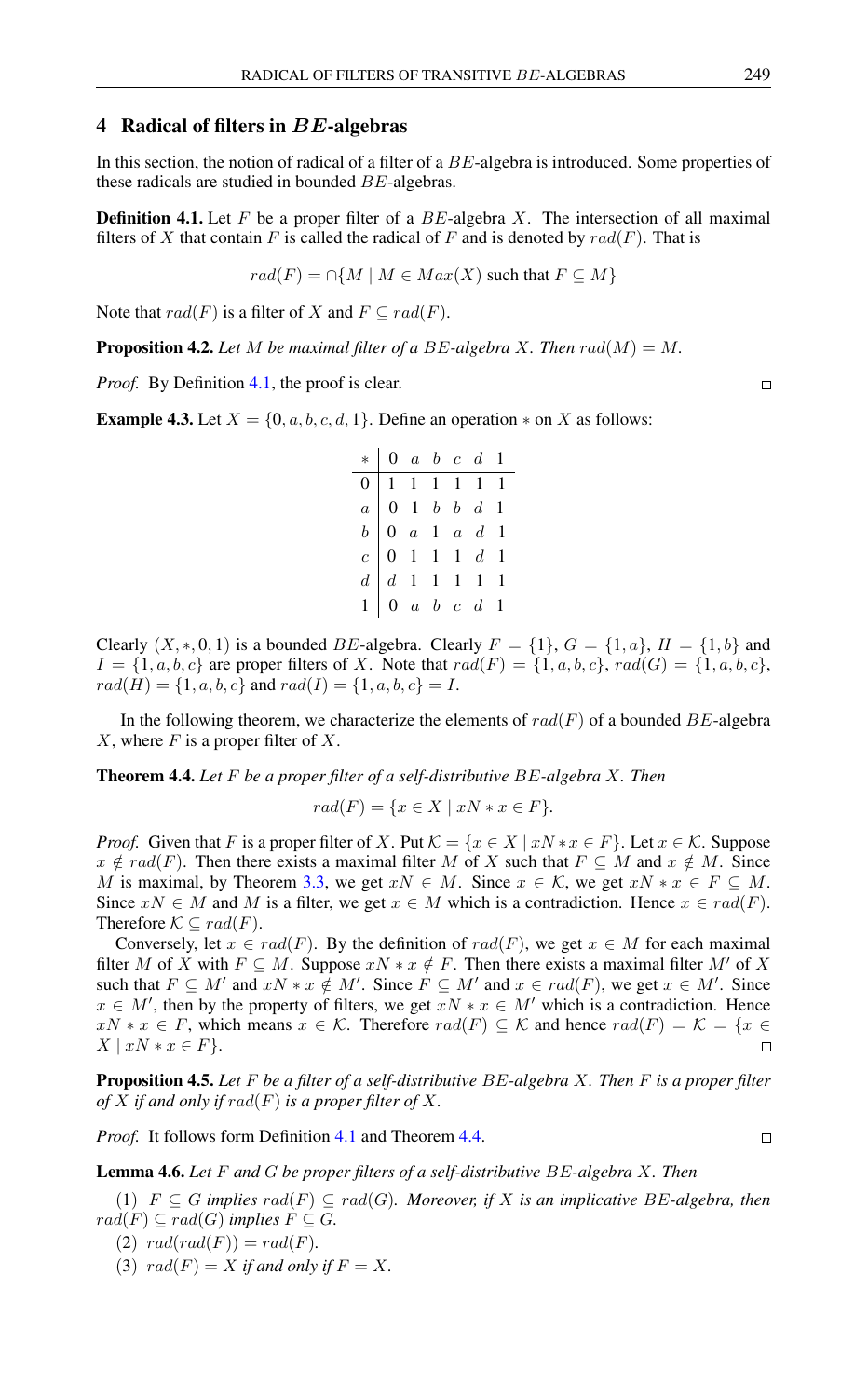*Proof.* (1) Suppose  $F \subseteq G$  and  $x \in rad(F)$ . Then  $xN \times x \in F \subseteq G$ , which means  $x \in rad(G)$ . Therefore  $rad(F) \subseteq rad(G)$ . Now, let X be an implicative BE-algebra. Suppose  $rad(F) \subseteq rad(G)$ . rad(G). Let  $x \in F$ . Since  $F \subseteq rad(F)$ , we get  $x \in rad(F) \subseteq rad(G)$ . Hence, by Theorem [4.4,](#page-6-1) we get  $xN \cdot x \in G$ . Thus  $(x \cdot 0) \cdot x \in G$ . Since X is implicative, we get  $x \in G$ . Therefore  $F \subseteq G$ . (2) Since  $F \subseteq rad(F)$ , by (1), we get  $rad(F) \subseteq rad(rad(F))$ . Conversely, let  $x \in rad(rad(F))$ . Then  $x \in M$  for any maximal filter M such that  $rad(F) \subseteq M$ . Let M' be an any maximal filter of X such that  $F \subseteq M'$ . Then by (1), we get  $rad(F) \subseteq rad(M') = M'$  because of M' is maximal. Hence  $x \in M'$ . That is  $x \in M'$  for each maximal filter M' such that  $F \subseteq M'$ . By the definition of  $rad(F)$ , it yields  $x \in rad(F)$ . Therefore  $rad(rad(F)) \subseteq rad(F)$ . (3) It follows form Proposition [4.5.](#page-6-2)  $\Box$ 

<span id="page-7-0"></span>**Proposition 4.7.** *Let*  ${F_{\alpha}}_{\alpha \in \Delta}$  *be a family of filters of a self-distributive BE-algebra X. Then* 

$$
rad(\bigcap_{\alpha \in \Delta} F_{\alpha}) = \bigcap_{\alpha \in \Delta} rad(F_{\alpha}).
$$

*Proof.* It is clear that  $\bigcap$  $F_{\alpha} \subseteq F_{\alpha}$  for each  $\alpha \in \Delta$ . By Lemma [4.6,](#page-6-3) we get rad(  $F_{\alpha}$ )  $\subseteq$ α∈∆ α∈∆  $rad(F_{\alpha})$  for each  $\alpha \in \Delta$ . Hence  $rad(\bigcap$  $F_{\alpha}$ )  $\subseteq \bigcap$  $rad(F_\alpha)$ . Conversely, let  $x \in \bigcap$  $rad(F_{\alpha})$ . α∈∆ α∈∆ α∈∆ Then  $x \in rad(F_\alpha)$  for each  $\alpha \in \Delta$ . Hence  $xN * x \in F_\alpha$  for each  $\alpha \in \Delta$ . Thus  $xN * x \in$ ⋂  $F_{\alpha}$ . Hence  $x \in rad(\bigcap$  $F_{\alpha}$ ) and so  $\bigcap$  $rad(F_\alpha) \subseteq rad(\bigcap$  $F_{\alpha}$ ). Therefore  $\bigcap$  $rad(F_{\alpha}) =$ α∈∆ α∈∆ α∈∆ α∈∆ α∈∆ rad $(\bigcap F_{\alpha})$ .  $\Box$ α∈∆

Let  $I_n = \{1, 2, \ldots, n\}$  and  $\{X_i = (X_i, *, 0, 1) \mid i \in I_n\}$  be a finite family of bounded  $BE$ algebras. Define the direct product of bounded BE-algebras  $X_1, X_2, \ldots, X_n$  as an algebraic structure

$$
\left(\prod_{i=1}^n X_i, \circledast, (0_1, 0_2, \ldots, 0_n), (1_1, 1_2, \ldots, 1_n)\right)
$$

where  $\prod_{n=1}^n$  $\prod_{i=1} X_i = \{(a_i) = (a_1, a_2, \dots, a_n) \mid a_i \in X_i \text{ and } i \in I_n \}$  and whose operations are defined as

$$
(x_i) \circledast (y_i) = (x_i * y_i)
$$

for any  $(x_i), (y_i) \in \prod^n$  $\prod_{i=1} X_i$  and  $(x_i)N = (x_iN)$ . Then clearly the direct product is a bounded

BE-algebra with largest element  $(1_i)$  and the smallest element  $(0_i)$ . Note that  $\prod_{i=1}^{n} X_i$  is selfdistributive whenever each  $X_i$  is self-distributive.

<span id="page-7-1"></span>**Proposition 4.8.** Let  $\{F_i\}_{i\in I_n}$ , where  $I_n = \{1, 2, ..., n\}$ , be a finite family of filters of a self*distributive* BE*-algebra* X*. Then*

$$
rad\left(\prod_{i=1}^n F_i\right) = \prod_{i=1}^n rad(F_i).
$$

*Proof.* Let  $\{F_i\}_{i\in I_n}$ , where  $I_n = \{1, 2, ..., n\}$ , be a finite family of filters of a self-distributive BE-algebra X. It is easy to check that  $\prod_{i=1}^{n} F_i$  is a filter of the product algebra  $X^n$ . Let  $(x_i) \in \prod_{i=1}^n F_i$  where  $x_i \in F_i$  for  $i \in I_n$ . Then

$$
(x_i) \in rad\left(\prod_{i=1}^n F_i\right) \Leftrightarrow (x_i)N \circledast (x_i) \in \prod_{i=1}^n F_i
$$
  

$$
\Leftrightarrow (x_iN * x_i) \in \prod_{i=1}^n F_i
$$
  

$$
\Leftrightarrow x_iN * x_i \in F_i \text{ for } i \in I_n
$$
  

$$
\Leftrightarrow x_i \in rad(F_i) \text{ for } i \in I_n
$$
  

$$
\Leftrightarrow (x_i) \in \prod_{i=1}^n rad(F_i)
$$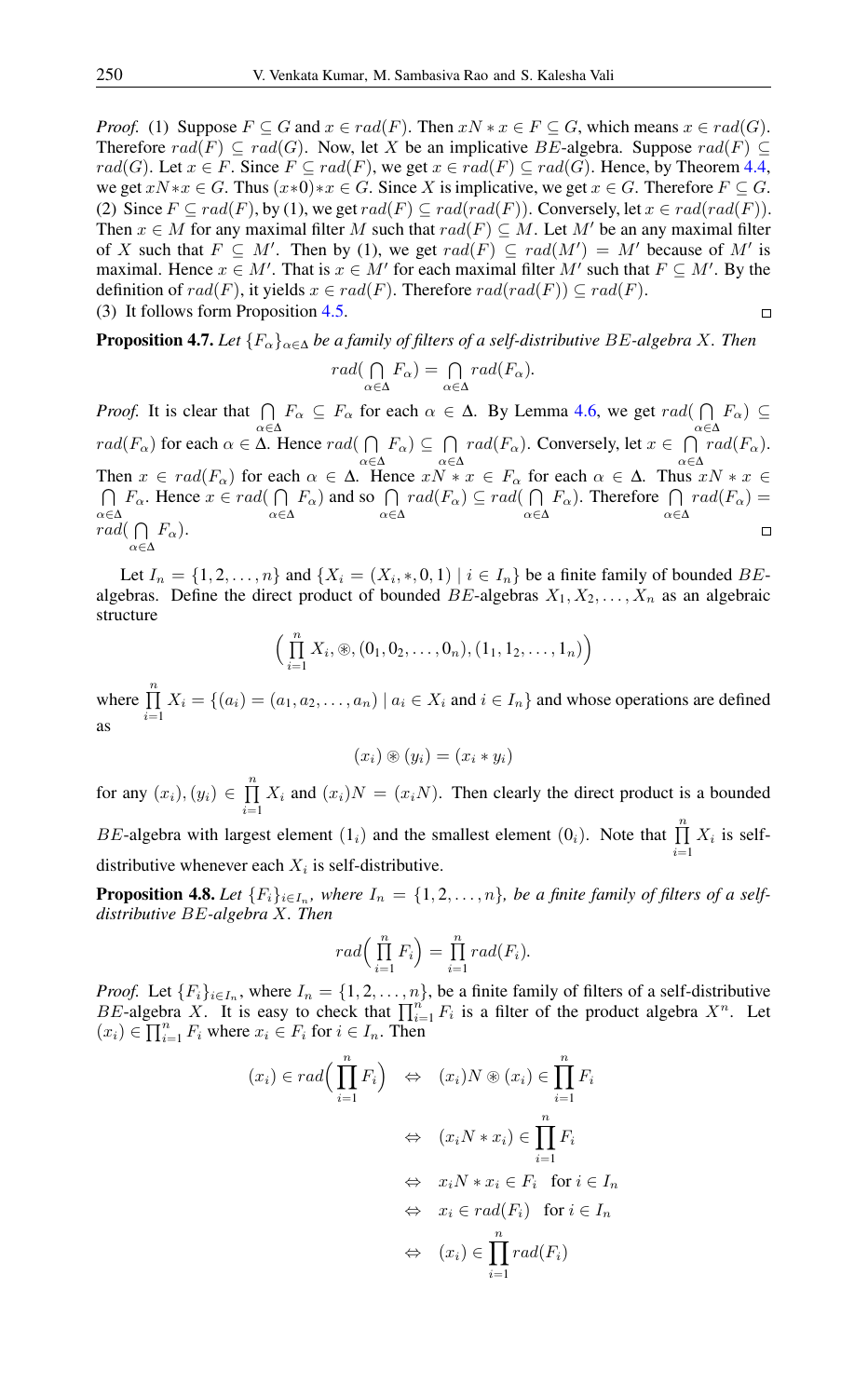Therefore 
$$
rad\left(\prod_{i=1}^{n} F_i\right) = \prod_{i=1}^{n} rad(F_i)
$$
.

**Definition 4.9.** [\[2\]](#page-12-16) Let X and Y be two bounded BE-algebras. A mapping  $f : X \to Y$  is called a homomorphism from  $X$  to  $Y$  if it satisfies the following conditions:

- (1)  $f(x * y) = f(x) * f(y),$
- (2)  $f(xN) = f(x)N$ ,
- (3)  $f(0) = 0$ , for all  $x, y \in X$ .

Clearly  $ker(f) = \{x \in X \mid f(x) = 1\}$  is a filter of X. Moreover, the set  $Dker(f) = \{x \in X \mid f(x) = 1\}$  $X | f(x) = 0$  is called *dual kernel* of the *BE*-homomorphism *f*.

**Proposition 4.10.** Let X and Y be two bounded BE-algebras and  $f : X \rightarrow Y$  be a BE*homomorphism. Then*  $Dker(f) = N(ker(f))$ .

*Proof.* Clearly  $D\text{ker}(f)$  is an ideal of X. Let  $x \in D\text{ker}(f)$ . Then  $f(x) = 0$ . Thus  $f(xN) =$  $(f(x))N = 0N = 1$ . So,  $xN \in ker(f)$ . Hence  $x \in N(ker(f))$ . Conversely, Let  $x \in$  $N(ker(f))$ . Then  $xN \in ker(f)$ . Thus  $f(xN) = 1$ . Now,  $f(xNN) = (f(xN))N = 1N = 0$ . Since  $x \leq xNN$ , we get  $f(x) \leq f(xNN)$ . So  $f(x) = 0$ . Hence  $x \in Dker(f)$ . Therefore  $Dker(f) = N(ker(f)).$ 

Proposition 4.11. *Let* X *and* Y *be two bounded* BE*-algebras where* X *is self-distributive. Suppose*  $\psi$  :  $X \rightarrow Y$  *be a BE*-homomorphism. Then

$$
rad(Dker(\psi)) = \psi^{-1}(rad(\{0\}))
$$

*Proof.* By Theorem [4.4,](#page-6-1) we get  $x \in rad(Dker(\psi))$  if and only if  $xN \times x \in Dker(\psi)$  if and only if  $\psi(xN * x) = 0$  if and only if  $\psi(xN) * \psi(x) = 0$  if and only if  $(\psi(x))N * \psi(x) = 0$  if and only if  $\psi(x) \in rad({0})$  if and only if  $x \in \psi^{-1}(rad({0})).$ 

<span id="page-8-0"></span>Proposition 4.12. *Let* X *and* Y *be two bounded* BE*-algebras where* X *is self-distributive. Suppose that*  $\psi$  :  $X \to Y$  *be a* BE-homomorphism. If  $F_1$  *is a filter of* X *and*  $F_2$  *is a filter of* Y. Then *we have*

- (1)  $rad(\psi^{-1}(F_2)) = \psi^{-1}(rad(F_2)),$
- (2) *If*  $\psi$  *is a BE-isomorphism, then*  $rad(\psi(F_1)) = \psi(rad(F_1))$ *.*

*Proof.* (1). Since  $F_2$  is a filter of Y, it is easy to check that  $\psi^{-1}(F_2)$  is a filter of X. Let  $x \in X$ . Then by Theorem [4.4,](#page-6-1) we get

$$
x \in rad(\psi^{-1}(F_2)) \Rightarrow xN * x \in \psi^{-1}(F_2)
$$
  
\n
$$
\Rightarrow \psi(xN * x) \in F_2
$$
  
\n
$$
\Rightarrow \psi(xN) * \psi(x) \in F_2
$$
  
\n
$$
\Rightarrow (\psi(x))N * \psi(x) \in F_2
$$
  
\n
$$
\Rightarrow \psi(x) \in rad(F_2)
$$
  
\n
$$
\Rightarrow x \in \psi^{-1}(rad(F_2))
$$

Hence  $rad(\psi^{-1}(F_2)) \subseteq \psi^{-1}(rad(F_2))$  and  $\psi^{-1}(rad(F_2)) \subseteq rad(\psi^{-1}(F_2))$ .

(2). Let  $F_1$  be a filter of X and  $\psi$  be a BE-isomorphism. Then  $\psi(F_1)$  is a filter of Y. Now, let  $y \in \psi(rad(F_1))$ . Then there exists  $x \in rad(F_1)$ , such that  $y = \psi(x)$ . Now

$$
x \in rad(F_1) \Rightarrow xN * x \in F_1
$$
  
\n
$$
\Rightarrow \psi(xN * x) \in \psi(F_1)
$$
  
\n
$$
\Rightarrow \psi(xN) * \psi(x) \in \psi(F_1)
$$
  
\n
$$
\Rightarrow (\psi(x))N * \psi(x) \in \psi(F_1)
$$
  
\n
$$
\Rightarrow \psi(x) \in rad(\psi(F_1))
$$

which means  $y = \psi(x) \in rad(\psi(F_1))$ . Therefore  $\psi(rad(F_1)) \subseteq rad(\psi(F_1))$ .

Conversely, let  $y \in rad(\psi(F_1))$ . Then by Theorem [4.4,](#page-6-1) we get  $yN * y \in \psi(F_1)$ . Since  $\psi$  is a *BE*-epimorphism, there exists  $x \in F_1$  such that  $\psi(x) = yN * y$ . Thus

$$
\qquad \qquad \Box
$$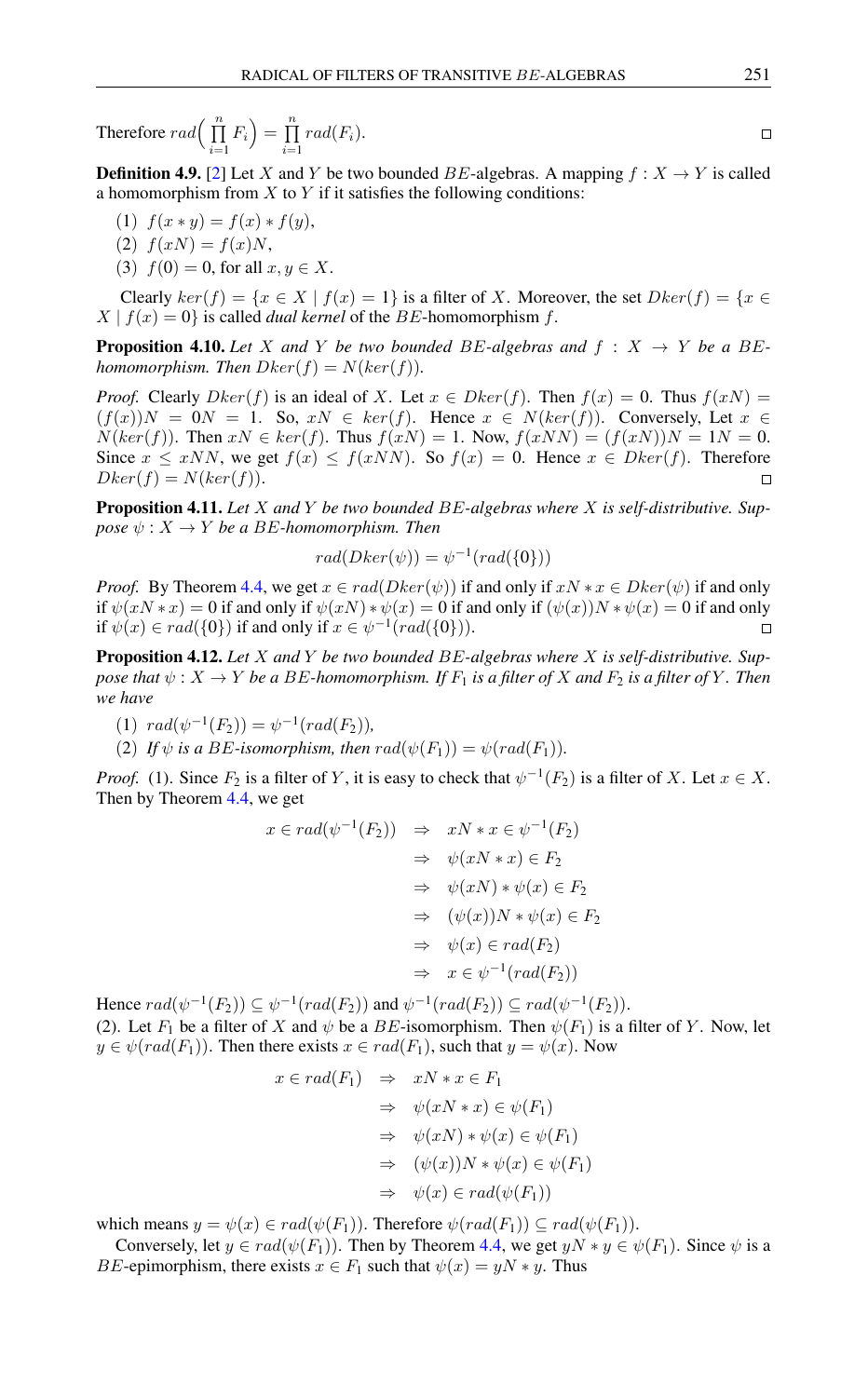$$
(\psi^{-1}(y))N * \psi^{-1}(y) = \psi^{-1}(yN) * \psi^{-1}(y) = \psi^{-1}(yN * y) = x \in F_1.
$$

Thus, by Theorem [4.4,](#page-6-1) we get  $\psi^{-1}(y) \in rad(F_1)$ . Hence  $y \in \psi(rad(F_1))$ . Therefore,  $rad(\psi(F_1)) \subseteq$  $\psi(rad(F_1))$  and so  $rad(\psi(F_1)) = \psi(rad(F_1)).$ 

#### 5 Semi-maximal filters of  $BE$ -algebras

In this section, we introduce the concept of semi-maximal filters in BE-algebras through the radical of a filter. Some equivalent assertions are derived for every filter of a BE-algebra to become semi-maximal. Finally, properties of semi-maximal filters are derived with respect to homomorphism, Cartesian products and congruences.

Definition 5.1. A proper filter F of a bounded BE-algebra X is called a *semi-maximal filter* of X if  $rad(F) = F$ .

**Example 5.2.** Let  $X = \{0, a, b, c, 1\}$ . Define an operation  $*$  on X as follows:

| $*$ 0 a b c 1                                                                                                                                                                                                          |  |  |
|------------------------------------------------------------------------------------------------------------------------------------------------------------------------------------------------------------------------|--|--|
|                                                                                                                                                                                                                        |  |  |
|                                                                                                                                                                                                                        |  |  |
|                                                                                                                                                                                                                        |  |  |
|                                                                                                                                                                                                                        |  |  |
| $\begin{tabular}{ c c c c c } \hline 0 & 1 & 1 & 1 & 1 & 1 \\ \hline $a$ & 0 & 1 & $b$ & $c$ & 1 \\ $b$ & 0 & $a$ & 1 & $c$ & 1 \\ $c$ & 0 & 1 & $b$ & 1 & 1 \\ $1$ & 0 & $a$ & $b$ & $c$ & 1 \\ \hline \end{tabular}$ |  |  |

Clearly  $(X,*,0,1)$  is a bounded BE-algebra. Clearly  $F = \{1\}$ ,  $G = \{1,a\}$ ,  $H = \{1,b\}$ ,  $I = \{1, a, b\}, J = \{1, a, c\}$  and  $K = \{1, a, b, c\}$  are proper filters of X. Note that  $rad(F)$  $\{1, a, b, c\} \neq F$ ,  $rad(G) = \{1, a, b, c\} \neq G$ ,  $rad(H) = \{1, a, b, c\} \neq H$ ,  $rad(I) = \{1, a, b, c\} \neq F$  $I, rad(J) = \{1, a, b, c\} \neq J$  and  $rad(K) = \{1, a, b, c\} = K$ . Therefore K is a semi-maximal filter and  $F, G, H, I, J$  are not semi-maximal.

Proposition 5.3. *Every maximal filter of a self-distributive* BE*-algebra is semi-maximal.*

*Proof.* Let X be a self-distributive BE-algebra and M a maximal filter of X. Clearly  $M \subseteq$ rad(M). Conversely, let  $x \in rad(M)$ . Then  $xN \times x \in M$ . Suppose  $x \notin M$ . By Theorem [3.3,](#page-3-1) we  $ge xN \in M$ . Since  $xN * x \in M$  and M is a filter, we get  $x \in M$  which is a contradiction. Hence  $x \in M$ . Thus  $rad(M) \subseteq M$  which yields  $rad(M) = M$ . Therefore M is semi-maximal.  $\Box$ 

The converse of the above proposition is not true. For, consider the following:

**Example 5.4.** Let  $X = \{0, a, b, c, 1\}$ . Define an operation  $*$  on X as follows:

| $*$ 0 a b c 1                                                                                                                                                                                                              |  |  |
|----------------------------------------------------------------------------------------------------------------------------------------------------------------------------------------------------------------------------|--|--|
|                                                                                                                                                                                                                            |  |  |
|                                                                                                                                                                                                                            |  |  |
|                                                                                                                                                                                                                            |  |  |
| $\begin{tabular}{ c c c c } \hline 0 & 1 & 1 & 1 & 1 & 1 \\ \hline $a$ & $b$ & 1 & $b$ & 1 & 1 \\ $b$ & $a$ & $a$ & 1 & 1 & 1 \\ $c$ & $0$ & $a$ & $b$ & 1 & 1 \\ $1$ & $0$ & $a$ & $b$ & $c$ & 1 \\ \hline \end{tabular}$ |  |  |
|                                                                                                                                                                                                                            |  |  |

Clearly  $(X,*,0,1)$  is a bounded BE-algebra. It can be easily verified that  $F_1 = \{1,c\}$ ;  $F_2 =$  $\{1, a, c\}$  and  $F_3 = \{1, b, c\}$  are proper filters of X. Moreover, we can see that  $F_2$  and  $F_3$  are maximal filters of X such  $F_1 \subset F_2$  and  $F_1 \subset F_3$ . Now

$$
rad(F_1) = F_2 \cap F_3 = \{1, c\} = F_1.
$$

Hence  $F_1$  is a semi-maximal filter of X but not maximal because of  $F_1 \subset F_2, F_3$ .

In the following theorem, we derive a set of equivalent assertions for a semi-maximal filter of a BE-algebra to become maximal.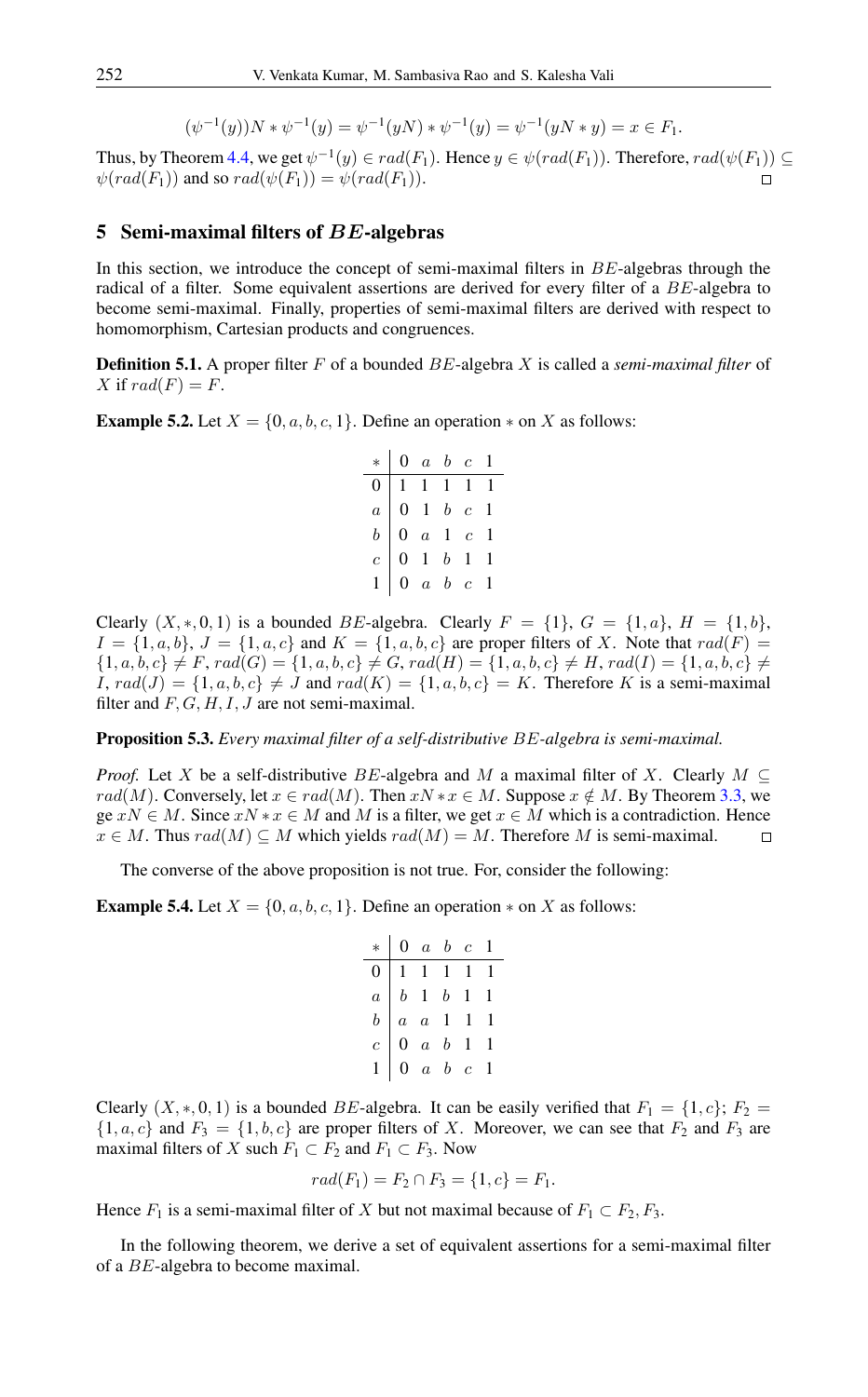Theorem 5.5. *Let* F *be a semi-maximal filter of a self-distributive* BE*-algebra* X*. Then the following assertions are equivalent:*

- (1) F *is maximal;*
- (2) rad(F) *is maximal;*
- (3) *for any*  $x \in X$ ,  $x \notin rad(F)$  *implies*  $xN \in F$ .

*Proof.* (1)  $\Rightarrow$  (2): Assume that F is a maximal filter of X. Since F semi-maximal, we get  $rad(F) = F$ . Since F is maximal, it yields that  $rad(F)$  is a maximal filter of X.

 $(2) \Rightarrow (3)$ : Let  $x \in X$ . Suppose  $x \notin rad(F)$ . Since  $rad(F)$  is maximal, by Theorem [3.3,](#page-3-1) we get  $xN \in rad(F)$ . Since F is semi-maximal, we get  $xN \in F$ .

(3)  $\Rightarrow$  (1): Let  $x \notin F$ . Since F is semi-maximal, we get  $rad(F) = F$ . Hence  $x \notin rad(F)$ . By (3), we get  $xN \in F$ . Therefore F is maximal.

**Proposition 5.6.** Let  ${F_{\alpha}}_{\alpha \in \Delta}$  be a family of semi-maximal filters of a self-distributive BEalgebra X. Then  $\bigcap\ F_\alpha$  is a semi-maximal filter of X. α∈∆

*Proof.* Since  $F_\alpha$  is a semi-maximal filters of X for each  $\alpha \in \Delta$ , we get  $rad(F_\alpha) = F_\alpha$  for all  $\alpha \in \Delta$ . Since X is self-distributive, by Proposition [4.7,](#page-7-0) we get

$$
rad(\bigcap_{\alpha \in \Delta} F_{\alpha}) = \bigcap_{\alpha \in \Delta} rad(F_{\alpha}) = \bigcap_{\alpha \in \Delta} F_{\alpha}.
$$

Therefore  $\bigcap F_{\alpha}$  is a semi-maximal filter of X. α∈∆

**Proposition 5.7.** Let  $\{F_i\}_{i\in I_n}$ , where  $I_n = \{1, 2, ..., n\}$ , be a finite family of semi-maximal *filters of a self-distributive* BE-algebra X. Then  $\prod_{i=1}^n$  $\prod_{i=1} F_i$  is a semi-maximal filter of X.

*Proof.* Since  $F_i$  is a semi-maximal filters of X for each  $i \in I_n$ , we get  $rad(F_i) = F_i$  for all  $i \in I_n$ . Since X is self-distributive, by Proposition [4.8,](#page-7-1) we get

$$
rad\left(\prod_{i=1}^n F_i\right) = \prod_{i=1}^n rad(F_i).
$$

Therefore  $\prod_{n=1}^n$  $\prod_{i=1} F_i$  is a semi-maximal filter of X.

**Proposition 5.8.** Let X and Y be two self-distributive BE-algebras, and  $f: X \rightarrow Y$  be a BE*homomorphism. If* F *and* G *are proper filters of* X *and* Y *respectively, then*

(1) If G is semi-maximal filter of Y, then  $f^{-1}(G)$  is semi-maximal of X.

(2) If  $\{1\}$  *is semi-maximal of* X, then  $\ker(f)$  *is semi-maximal of* X.

(3) *If* f *is* BE*-isomorphism and* F *is a semi-maximal filter of* X*, then* f(F) *is a semi-maximal filter of* Y *.*

*Proof.* (1). Clearly  $f^{-1}(G)$  is a filter of X and hence  $f^{-1}(G) \subseteq rad(f^{-1}(G))$ . Suppose G is semi-maximal of Y. Then  $rad(G) = G$ . Let  $x \in X$  be such that  $x \in rad(f^{-1}(G))$ . Then  $xN * x \in f^{-1}(G)$ . Then  $f(x)N * f(x) = f(xN * x) \in G$ . Hence  $f(x) \in rad(G) = G$ , which means  $x \in f^{-1}(G)$ . Thus  $rad(f^{-1}(G)) \subseteq f^{-1}(G)$ . Therefore  $f^{-1}(G)$  is a semi-maximal filter of X.

(2). Assume that  $\{1\}$  is a semi-maximal filter of X. Then  $rad(\{1\}) = \{1\}$ . Clearly  $ker(f)$  is a filter of X and hence  $ker(f) \subseteq rad(ker(f))$ . Again, let  $x \in X$  be such that  $x \in rad(ker(f))$ . Then  $xN * x \in ker(f)$ . Hence  $f(x)N * f(x) = f(xN * x) = 1 \in \{1\}$ , which gives  $f(x) \in$  $rad({1}) = {1}$ . Hence  $f(x) = 1$ . Thus  $x \in ker(f)$ , which concludes that  $rad(ker(f)) \subseteq$  $ker(f)$ . Hence  $rad(ker(f)) = ker(f)$ . Therefore  $ker(f)$  is a semi-maximal filter of X.

(3). Let F be a semi-maximal filter of X. Since f is BE-isomorphism, we get  $f(F)$  is a filter of Y. Since F is semi-maximal, we get  $rad(F) = F$ . By Proposition [4.12\(](#page-8-0)2), we get  $rad(f(F)) = f(rad(F)) = f(F)$ . Hence  $f(F)$  is a semi-maximal filter of Y.

**Proposition 5.9.** Let F be a proper filter of a self-distributive BE-algebra X. Then  $rad({1}/{F})$  =  $rad(F)/F$ .

 $\Box$ 

 $\Box$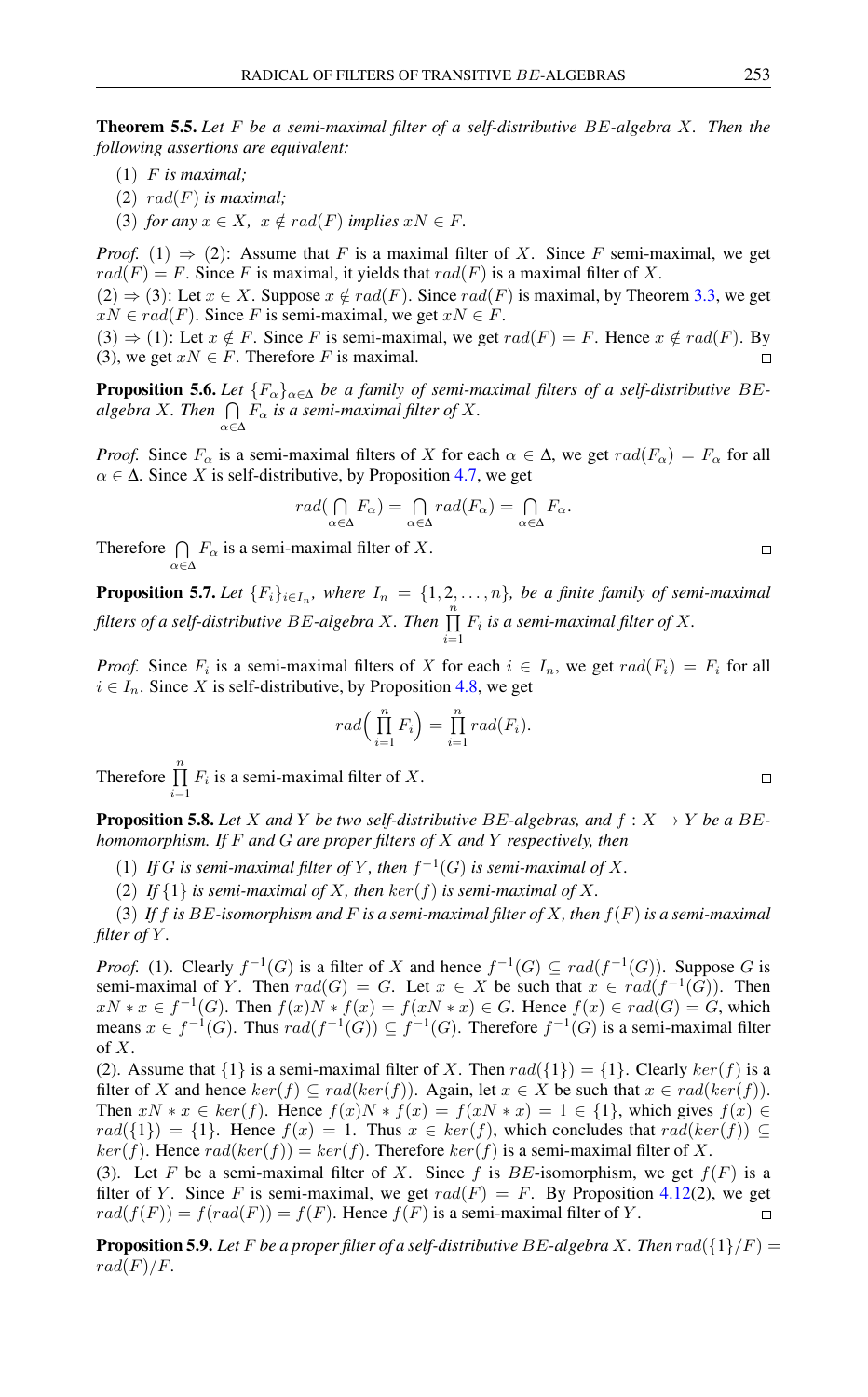*Proof.* Let F be a proper filter of X. By Theorem [4.4,](#page-6-1) we get

$$
rad(\lbrace 1 \rbrace/F) = \lbrace F_x \in X/F \mid (F_x)N * F_x \in \lbrace 1 \rbrace/F \rbrace
$$
  
= 
$$
\lbrace F_x \in X/F \mid F_{xN * x} \in \lbrace 1 \rbrace/F \rbrace
$$
  
= 
$$
\lbrace F_x \in X/F \mid (xN * x, 1) \in \theta_F \rbrace
$$
  
= 
$$
\lbrace F_x \in X/F \mid xN * x \in F \rbrace
$$
  
= 
$$
\lbrace F_x \in X/F \mid x \in rad(F) \rbrace
$$
  
= 
$$
rad(F)/F.
$$

 $\Box$ 

Theorem 5.10. *Let* F *be a proper filter of a self-distributive* BE*-algebra* X*. Then* rad(F) *the smallest semi-maximal filter of* X *such that*  $F \subseteq rad(F)$ *.* 

*Proof.* Since  $rad(rad(F)) = rad(F)$ , we have  $rad(F)$  is a semi-maximal filter of X. Now, let G be a semi-maximal filter of X such that  $F \subseteq G$ . Then  $rad(F) \subseteq rad(G) = G$ . Thus  $rad(F)$ the smallest semi-maximal filter of X such that  $F \subseteq rad(F)$ .  $\Box$ 

<span id="page-11-0"></span>**Lemma 5.11.** Let F be a proper filter of a self-distributive BE-algebra X and  $\theta_F$  be the con*gruence on* X*. Then*

- (1)  $\{1\}/F$  *is a filter of X/F where*  $\{1\}/F = \{F_x \mid (x, 1) \in \theta_F\}.$
- (2)  $F_x \in rad(F)/F$  *implies*  $x \in rad(F)$ *.*
- (3)  $rad(F)/F$  *is a semi-maximal filter of*  $X/F$ .

*Proof.* (1) Clearly  $F_1 \in \{1\}/F$ . Let  $F_x, F_x * F_y \in \{1\}/F$ . Then  $F_{x*y} \in \{1\}/F$ . Hence  $(x, 1) \in \theta_F$  and  $(x * y, 1) \in \theta_F$ . Thus  $x = 1 * x \in F$  and  $x * y = 1 * (x * y) \in F$ . Since F is a filter, we get  $y \in F$ . Thus  $1 * y = y \in F$  and  $y * 1 = 1 \in F$ . Hence  $(y, 1) \in \theta_F$ , which gives  $F_y \in \{1\}/F$ . Therefore  $\{1\}/F$  is a filter of  $X/F$ .

(2). Let  $x \in X$  and  $F_x \in rad(F)/F$ . Then  $F_x = F_a$  for some  $a \in rad(F)$ . Hence  $(x, a) \in \theta_F$ , which provides  $a*x \in F \subseteq rad(F)$ . Since  $a \in rad(F)$  and  $rad(F)$  is a filter, we get  $x \in rad(F)$ . (3) Since  $1 \in F \subseteq rad(F)$ , we get  $F_1 \in rad(F)/F$ . Let  $F_x, F_x * F_y \in rad(F)/F$ . Then  $F_{x*y} \in rad(F)/F$ .  $rad(F)/F$ . By (2), we get  $x \in rad(F)$  and  $x * y \in rad(F)$ . Since  $rad(F)$  is a filter of X, we get  $y \in rad(F)$ . Hence  $F_y \in rad(F)/F$ . Therefore  $rad(F)/F$  is a filter of  $X/F$ . We now show that  $rad(F)/F$  is semi-maximal in  $X/F$ . Clearly  $rad(F)/F \subseteq rad(rad(F)/F)$ . Conversely, let  $F_x \in rad(rad(F)/F)$ . Then by Theorem [4.4,](#page-6-1) we get  $F_{xN*x} = F_xN * F_x \in rad(F)/F$ . Then by (2), we get  $xN * x \in rad(F)$ . So by Theorem [4.4,](#page-6-1) we get  $x \in rad(rad(F)) = rad(F)$ . Hence  $F_x \in rad(F)/F$ . Therefore  $rad(rad(F)/F) \subseteq rad(F)/F$ , which gives  $rad(F)/F$  is semi-maximal of  $X/F$ .

Theorem 5.12. *Let* X *be a self-distributive* BE*-algebra and* F *be a proper filter of* X*. Then* F *is a semi-maximal filter of* X *if and only if* {1}/F *is a semi-maximal filter of the quotient algebra* X/F*.*

*Proof.* Assume that F is a semi-maximal filter of X. Then  $rad(F) = F$ . By Lemma [5.11\(](#page-11-0)1), we have  $\{1\}/F$  is a filter of  $X/F$ . Clearly  $\{1\}/F \subseteq rad(\{1\}/F)$ . Let  $F_x \in rad(\{1\}/F)$ . Then  $F_{xN*x} = F_xN * F_x \in \{1\}/F$ . Now

$$
F_{xN*x} \in \{1\}/F \Rightarrow (xN*x, 1) \in \theta_F
$$
  

$$
\Rightarrow 1*(xN*x) \in F
$$
  

$$
\Rightarrow xN*x \in F
$$
  

$$
\Rightarrow x \in rad(F) = F
$$

which gives  $1 * x \in F$ . Since F is a filter, we get  $x * 1 = 1 \in F$ . Hence  $(x, 1) \in \theta_F$ , which means  $F_x \in \{1\}/F$ . Therefore  $rad(\{1\}/F) = \{1\}/F$ .

Conversely, assume that  $\{1\}/F$  is a semi-maximal filter of  $X/F$ . Then  $rad(\{1\}/F) = \{1\}/F$ .